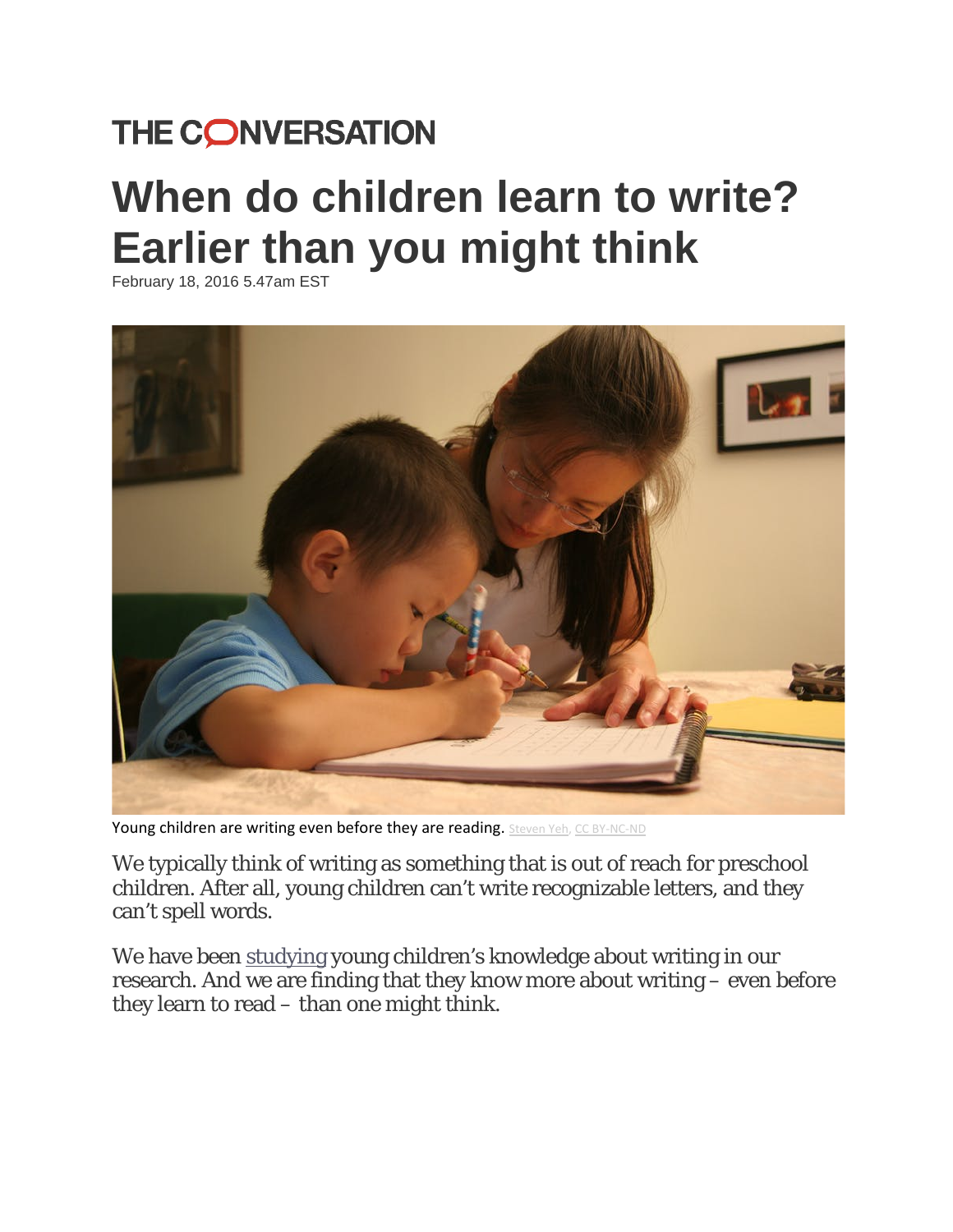### Writing is smaller than drawing

Consider this production by a two-and-a-half-year-old American child, Sophia:



*Sophia's drawing. WUSTL Photo / Courtesy of Rebecca Treiman, CC BY*

Sophia identified the large circular portion on the right as a drawing of a circle. She said that the portion with small squiggles on the bottom and near the left was writing. Sophia's writing did not use recognizable letters, nor was she spelling any specific word.

However, she seemed to know that writing is generally smaller than drawing and that writing is arranged along a line.

[Research has supported](http://onlinelibrary.wiley.com/doi/10.1598/RRQ.43.1.5/abstract) what the example from Sophia suggests – that children as young

as two or three years of age already know about some of the basic differences in appearance between writing and pictures. They try to reproduce these differences in their own attempts to write and draw.



Children know from early on that writing is arranged along a line. WUSTL Photo/Courtesy of Rebecca Treiman, [CC](http://creativecommons.org/licenses/by/4.0/) BY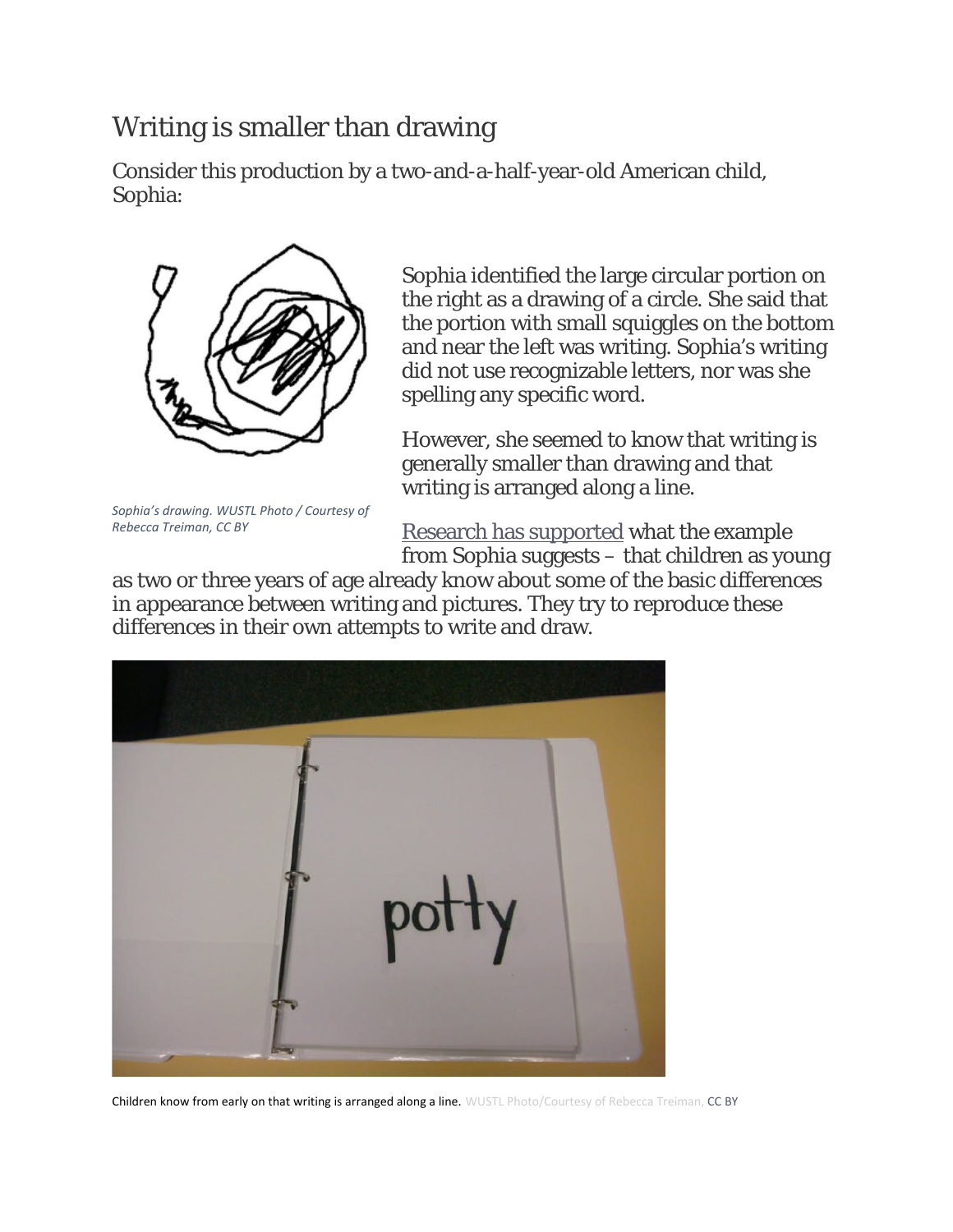[Consider a study](http://doi.org/10.1016/j.jecp.2010.08.013) in which Chinese children were asked to write several words, such as "sun," and also to draw pictures of those same things. Two- and threeyear-old children's attempts to write characters were far off the mark, bearing little resemblance to the correct characters.

However, children's writings tended to be smaller than their drawings. The writings were also less curvy and more angular, angularity being a property of characters in Chinese.

Not only did children make different sorts of marks when writing than when drawing, they also chose different implements to do so. Specifically, children would often choose dark pens or pencils to write and colored crayons to draw.



Children know the difference between writing and drawing. WUSTL Photo/Courtesy of Rebecca Treiman, [CC](http://creativecommons.org/licenses/by/4.0/) BY

In another part of this study, adults were shown the productions that the children had made. They were told that some of them were produced in response to a request to write and that others were produced in response to a request to draw. The adults were not told which was which, and their job was to guess.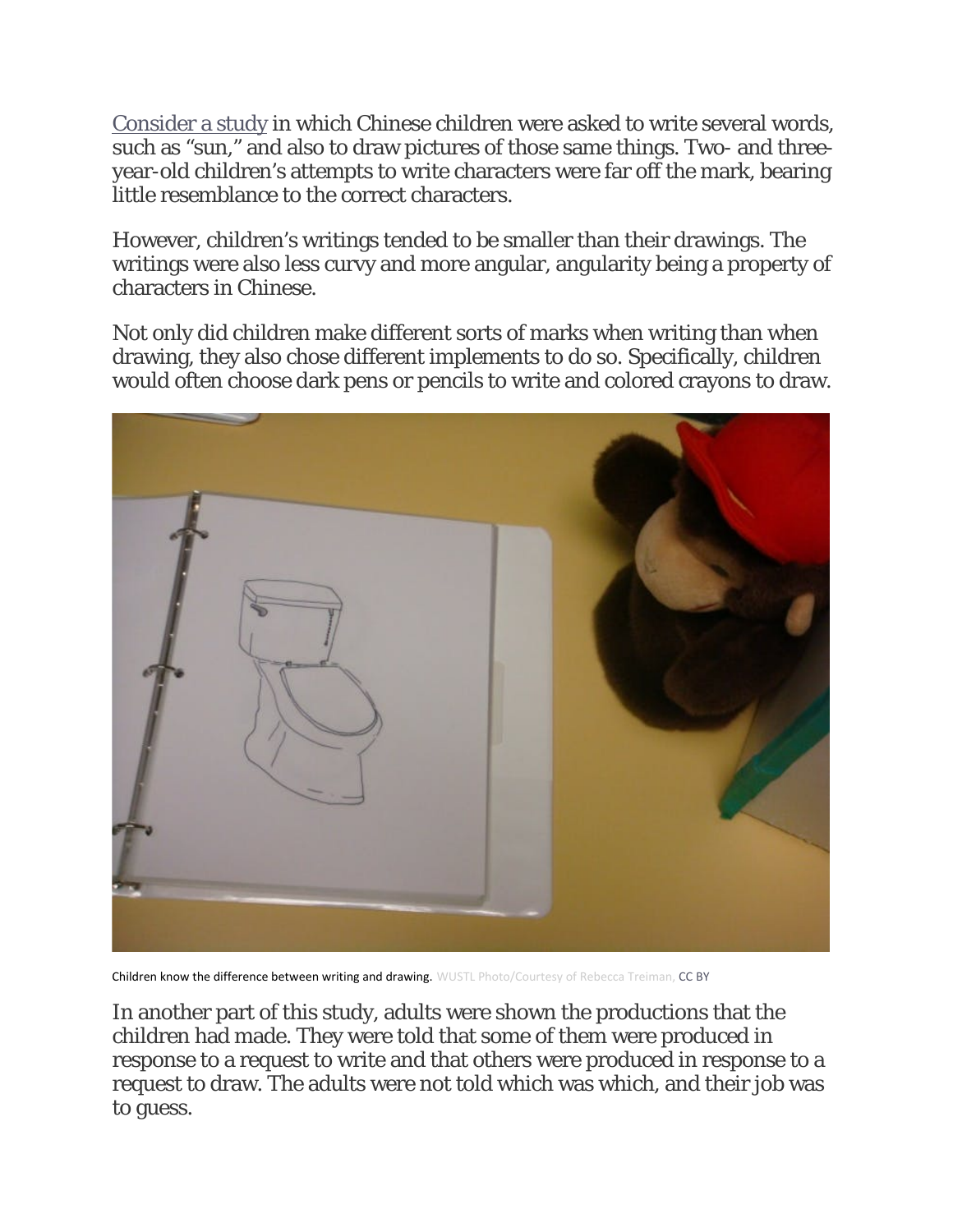The adults found the task to be difficult, which is not surprising. However, they performed better than would be expected by random guessing even with the productions of two- and three-year-old children.

Clearly, children were doing something different when writing than when drawing – different enough that adults could even detect some of the differences.

#### Drawings can have different labels, words remain same

Young children may know that writing generally looks different from writing, but the next question is: do they have any understanding that it functions differently?

One important property of writing is that it represents a specific word in a specific language. The written word "rabbit," for example, stands for the spoken word "rabbit." It would not be appropriate to read this word as "bunny."

In contrast, we can look at a picture of a rabbit and say that it is a rabbit or a bunny or an animal – any one of these labels, or others, would be considered correct.

[In a recent study,](http://doi.org/10.1111/cdev.12478) we examined children's knowledge of this important difference between writing and drawing. The children in the study ranged from three to five years old, and they were not able to read words themselves. A researcher would show a child a written word such as the word rabbit and would read it to the child.

Later, when a puppet employed in the experiment read the word as "bunny," many children picked up the mistake. In a similar task with drawings, children were more likely to say that the puppet was correct in using the alternative label.

The different results in the writing and drawing tasks suggest that young children have some understanding that a written word stands for one specific unit of language in a way that a drawing does not.

They are beginning to understand that, while a written word should be read the same way each time, it is sometimes appropriate to use different labels for a drawing. Importantly, children begin to acquire this understanding even before they can sound out words themselves.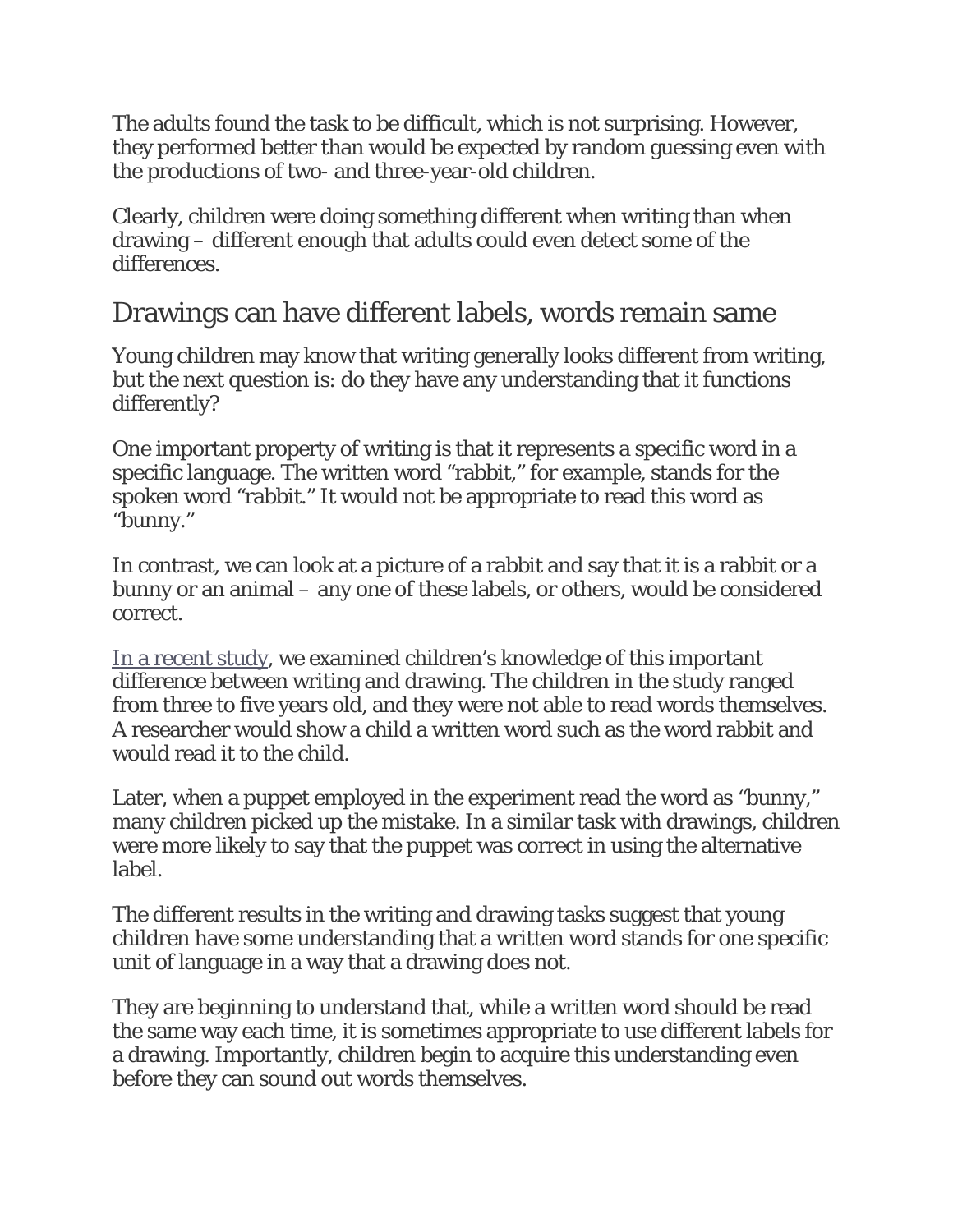

Children know that writing and drawing function in different ways. [Donnie](https://www.flickr.com/photos/donnieray/25011363125/in/photolist-E7aLSH-4Vu2kb-83Dx4q-i6yCh-dNjh4k-dNpRpf-dNpRwm-dNpRuS-dNjgTF-dNpRvh-dNpRCw-dNpRDN-dNjh1V-dNpRyC-pxrWN-LAMe1-4B6VnH-4ERSZL-27u8D-7HMQMS-27u4h-ehncU4-96n6Yn-fTaEiQ-6fMM6i-n9L9W-ikVsYr-8tE9z7-fy2ypE-2BzZNk-cJjCZ7-7LQBv7-94EcJg-8tB8ak-guJ9jQ-CQsC7Y-8mLSuL-befrR-8tB7Tg-fnywF-4kDvPm-9D9Xdv-3eYru-4kDvhh-5xp7ZC-3eYre-2wKYbU-t15jkU-5xjFzP-7xFbUV) Ray Jones, [CC](http://creativecommons.org/licenses/by/4.0/) BY

### Encouraging children to write

Parents and teachers sometimes dismiss children's early productions as scribbles – signs of a lack of knowledge about how to write and how to draw.

Reading activities are common in preschools, and parents appreciate the importance of reading to their young children. The value of writing is less widely appreciated. Reading activities are more common than writing activities in preschools. And parents too tend to give more importance to reading. Preschool writing activities may be limited to having children write their names.

The research we have reviewed, [together with other findings,](http://doi.org/10.1598/rrq.43.1.5) shows that children begin to learn about some of the visible distinctions between writing and drawing from an early age. Our research shows that from a surprisingly young age, children have some knowledge about what writing looks like and how it functions. That is, young children know more about writing than we might think. There is more to their scribbles than meets the eye.

Preschool teachers and parents can build on the knowledge that children have. If we know what to look for, we can acknowledge what children already know, for example by saying, "You did a good job of writing on a line here." This can help children advance to the next step.